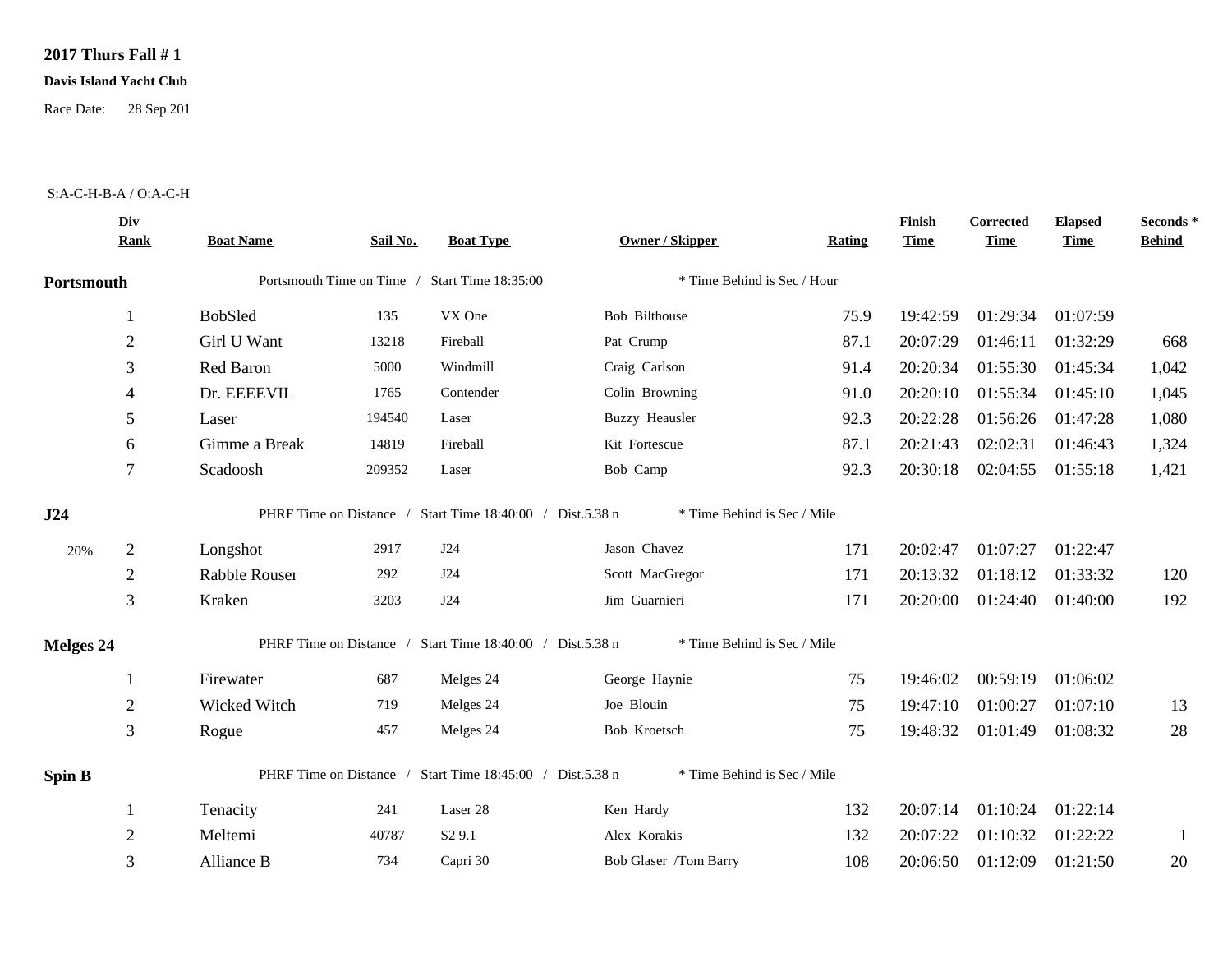| 4                    | Junior                  | 41186 | J27                                                       | Frank Selph                 | 123 | 20:09:12 | 01:13:10                   | 01:24:12          | 31  |
|----------------------|-------------------------|-------|-----------------------------------------------------------|-----------------------------|-----|----------|----------------------------|-------------------|-----|
| 5                    | Privateer               | 282   | S <sub>2</sub> 9.1                                        | Chris Jones                 | 132 | 20:10:27 | 01:13:37                   | 01:25:27          | 36  |
| 6                    | Dr Bligh                | 30    | S <sub>2</sub> 9.1                                        | Michael Maher               | 132 | 20:16:48 | 01:19:58 01:31:48          |                   | 107 |
| AVE                  | Volcano                 | 7170  | Tripp 26                                                  | Donald Rychel               | 111 | 00:00:20 |                            |                   |     |
| Spin A               |                         |       | PHRF Time on Distance / Start Time 18:50:00 / Dist.5.38 n | * Time Behind is Sec / Mile |     |          |                            |                   |     |
| 1                    | No Limit                | 39526 | Farr 395                                                  | Neal Burns                  | 42  | 19:53:52 | 01:00:06                   | 01:03:52          |     |
| $\overline{2}$       | Alpha Dog               | 83170 | Sr 33                                                     | Gordon Latrobe              | 63  | 19:59:32 | 01:03:53                   | 01:09:32          | 42  |
| 3                    | Rocket                  | 48    | <b>J35</b>                                                | Tarry Grimsdale             | 72  | 20:07:35 | 01:11:08                   | 01:17:35          | 123 |
| 4                    | Fire & Ice              | 83198 | J105                                                      | George Cussins              | 81  | 20:12:26 | 01:15:10                   | 01:22:26          | 168 |
| 5                    | No Way Jose             | 42696 | J35                                                       | Jose Suarezhoyos            | 72  | 20:13:47 | 01:17:20                   | 01:23:47          | 192 |
| 6                    | Wired                   | 39511 | Farr 395                                                  | Achilles/ Brocks            | 42  | 20:13:08 | 01:19:22                   | 01:23:08          | 215 |
| <b>Racer Cruiser</b> |                         |       | PHRF Time on Distance / Start Time 18:55:00 / Dist.4.39 n | * Time Behind is Sec / Mile |     |          |                            |                   |     |
|                      |                         |       |                                                           |                             |     |          |                            |                   |     |
| 1                    | Wing It                 | 43620 | Irwin 39 Citation                                         | Mike Doyle                  | 126 | 19:56:24 | 00:52:11                   | 01:01:24          |     |
| $\overline{c}$       | Revenge                 | 005   | Dufour 34                                                 | Lee Burstiner               | 126 | 20:00:04 | 00:55:51                   | 01:05:04          | 50  |
| 3                    | Monami                  | 41456 | Benateau                                                  | Don Highnote                | 120 | 20:00:05 | 00:56:18                   | 01:05:05          | 56  |
| 4                    | Sacred Cow              | 60740 |                                                           | David German                | 69  | 19:57:53 | 00:57:50                   | 01:02:53          | 77  |
| 5                    | Intrepid                | 41227 | J40                                                       | Jeff Russo                  | 78  | 20:00:58 | 01:00:16                   | 01:05:58          | 110 |
| 6                    | <b>Blue Heron</b>       | -1    | Catalina 425                                              | Russell Hoadley             | 123 | 20:05:32 | 01:01:32                   | 01:10:32          | 128 |
| 7                    | Lunacy                  | 198   | Tartan 37                                                 | Dave Lorick                 | 135 | 20:09:42 | 01:04:49                   | 01:14:42          | 173 |
| 8                    | Hooloovoo               | 63365 | C&C MK2                                                   | Fenn Giles                  | 138 | 20:13:11 | 01:08:05                   | 01:18:11          | 217 |
| 9                    | Javelina                | 482   | Tartan 37                                                 | Ray Dunn                    | 111 | 20:18:36 | 01:15:29                   | 01:23:36          | 318 |
| AVE                  | First Wind              | 4951  | <b>CSY 44</b>                                             | Art Cupp                    | 138 | 00:00:20 |                            |                   |     |
| <b>Non Spin A</b>    |                         |       | PHRF Time on Distance / Start Time 18:55:00 / Dist.4.39 n | * Time Behind is Sec / Mile |     |          |                            |                   |     |
| 1                    | <b>Boat</b>             | 57    | Wavelength 24                                             | Larry Willis                | 180 |          | 20:00:25 00:52:15 01:05:25 |                   |     |
| $\sqrt{2}$           | WT Flyer                | 97    | Pearson Flyer                                             | Ullman/Bostick/ Young       | 153 | 19:59:20 | 00:53:08                   | 01:04:20          | 12  |
| 3                    | <b>Emotional Rescue</b> | 22268 | C & C 36                                                  | Dave Coffee                 | 176 | 20:03:27 | 00:55:34                   | 01:08:27          | 45  |
| 4                    | Therapy                 | 23656 | <b>J30</b>                                                | Rene Ben-Avrahan            | 159 | 20:02:23 | 00:55:45                   | 01:07:23          | 48  |
| 5                    | Long Gone               | 10225 | Morgan 42                                                 | Phil Waller                 | 161 | 20:08:12 | 01:01:25                   | 01:13:12          | 125 |
| 6                    | Wild Thing              | 335   | Catalina 36                                               | C Toro/ P Figley            | 190 | 20:27:46 |                            | 01:18:52 01:32:46 | 364 |
|                      |                         |       |                                                           |                             |     |          |                            |                   |     |